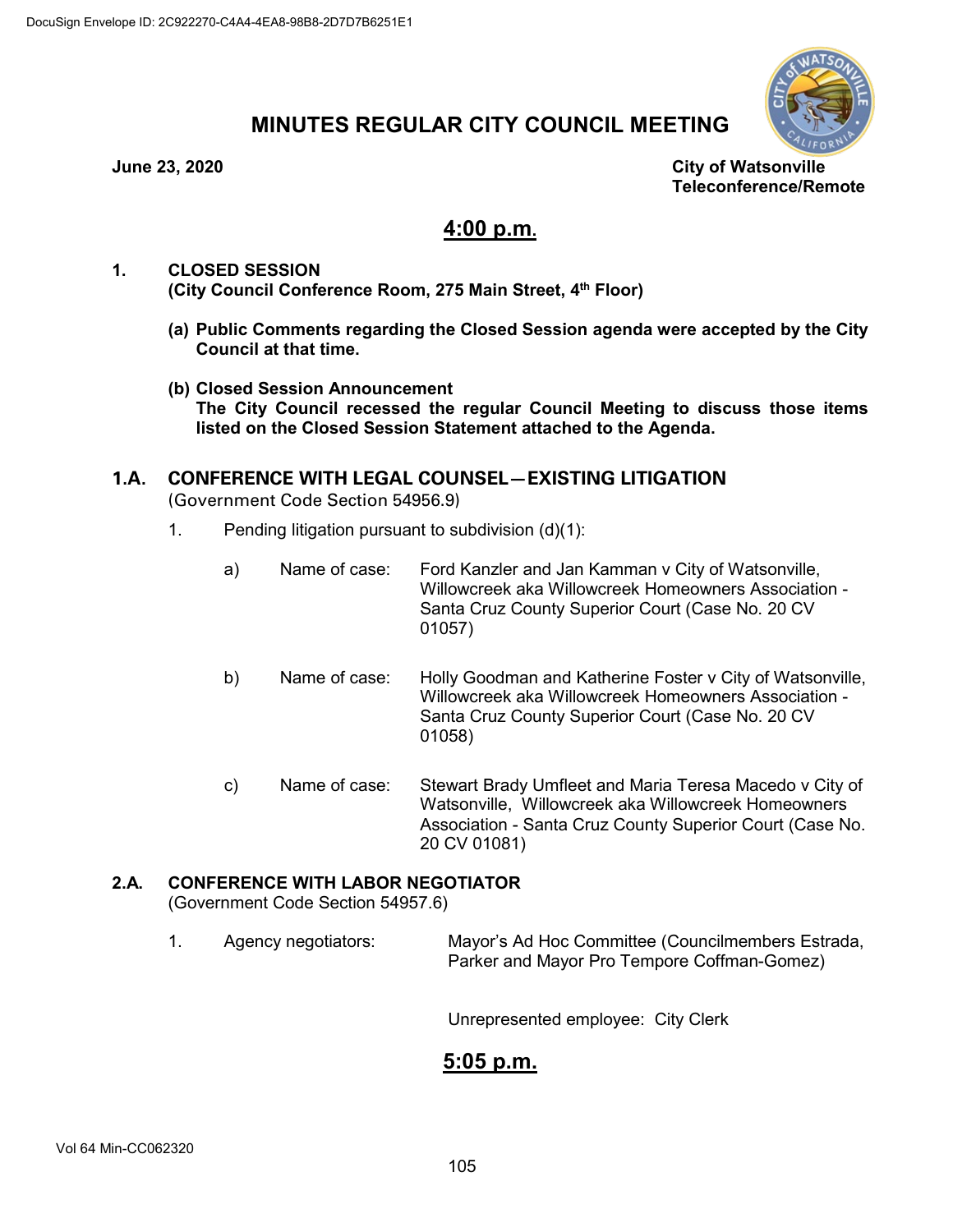## **2. ROLL CALL**

Mayor García, Mayor Pro Tempore Coffman-Gomez and Council Members Estrada, Gonzalez, Hernandez, Hurst, and Parker were present via teleconference through Gotomeetings.

## **3. INFORMATION ITEMS**

## **3.A. REPORT OF DISBURSEMENTS**

## **3.B. MISCELLANEOUS DOCUMENTS REPORT**

**3.C. WRITTEN REPORTS BY COUNCIL MEMBERS REGARDING ACTIONS TAKEN ON THEIR REGIONAL COMMISSIONS/BOARD MEETINGS THAT MAY AFFECT THE CITY OF WATSONVILLE** (None)

## **4. PRESENTATIONS & ORAL COMMUNICATIONS**

## **4.A. ORAL COMMUNICATIONS FROM THE PUBLIC**

Steve Trujillo, District 7, spoke about the importance of equal rights and fair treatment for all. He spoke about the negative effects fireworks and fireworks waste had on the community and environment. He asked the City to ban fireworks.

Gina Cole, District 7, invited the public to participate in Santa Cruz Bike Month and listed the many activities that would be part of the effort.

Dr. Nancy A. Bilicich, via email (read by City Clerk Vazquez Flores), spoke about her participation in the Flood Control and Water Conservation District - Zone 7 meeting. She gave an update on efforts to reduce flood risk at the Pajaro River Levee and challenges in securing funding due to COVID-19.

Christina A Granados, partnership specialist at U.S. Census Bureau, via email (read by City Clerk Vazquez Flores), thanked the City for their efforts to collect Census data and explained the importance of obtaining accurate counts.

# **4.B. ORAL COMMUNICATIONS FROM THE COUNCIL**

Mayor Pro Tempore Coffman-Gomez spoke about efforts to remedy traffic speed on Stanford Street at Madison Street. She added traffic calming measures would be explored for the intersection at Crestview Drive and Brewington Avenue. She asked staff to review California Association of Realtors' disclosure for access to homes in case yard sales were to be allowed. She spoke about staff efforts to address illegal fireworks and safety during Fourth of July Festivities.

Member Gonzalez invited the public to visit Pajaro Valley Arts to view the art exhibits. He read a statement on behalf of PV Arts supporting the Black Lives Matter Movement and opposing racism.

Member Hurst invited the public to join the Zone 7 Flood Control and Water Conservation District of Santa Cruz County Advisory Committee. He asked the public to take safety precautions to prevent spread of COVID-19 and practice social distancing during July  $4<sup>th</sup>$ festivities. He asked the public to shop local and make efforts to improve their properties. He thanked those providing comment to the Council and asked for their names and district in which they live so that Council may communicate with them.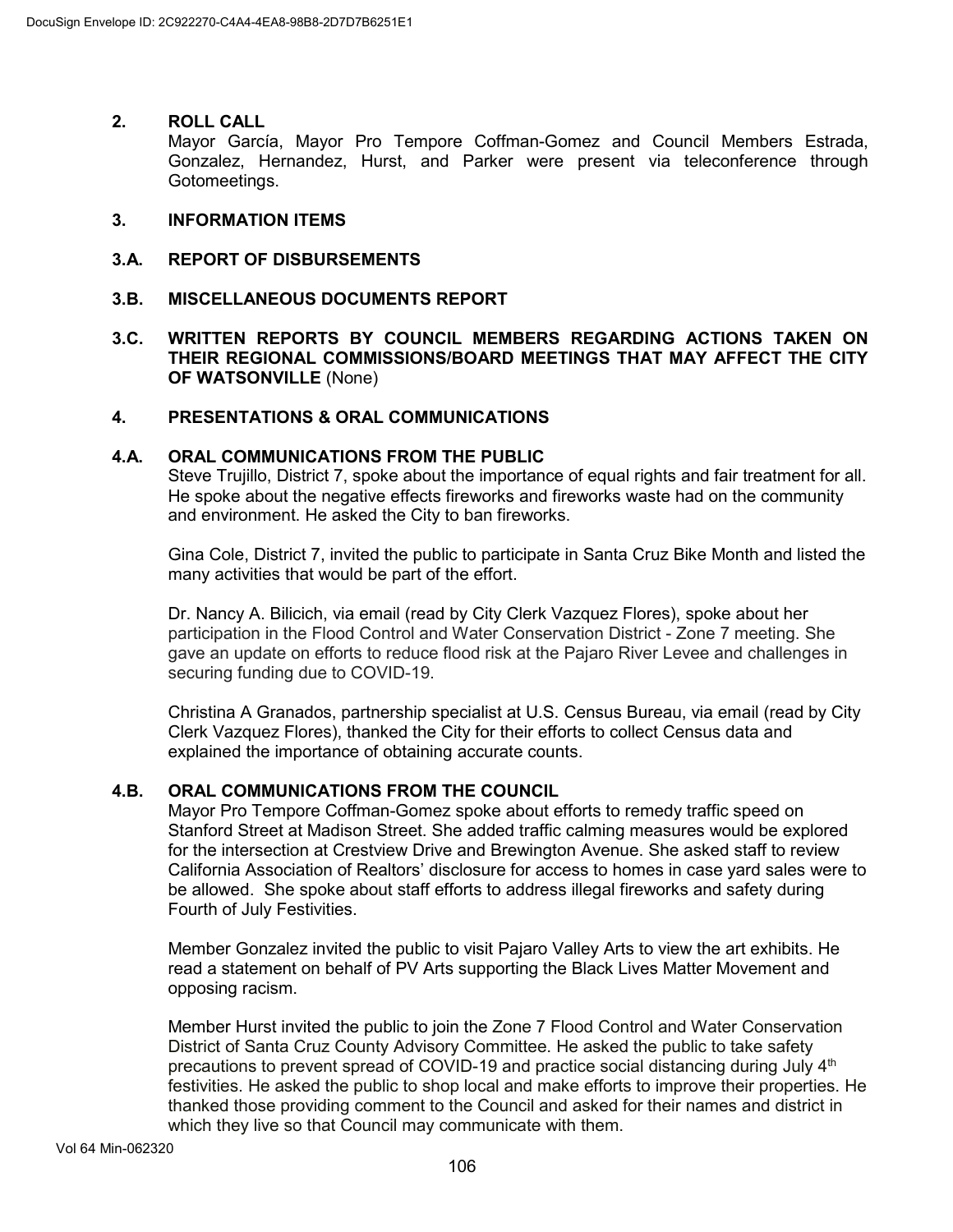Member Parker asked the public to wear face coverings in public to prevent the spread of COVID-19. Member Parker asked the public to join the Zone 7 Flood Control and Water Conservation District of Santa Cruz County Advisory Committee. She also asked the public to complete the Census. She encouraged the public to report illegal fireworks activity.

Member Estrada encouraged the public to complete the Census. He spoke about the importance of Pride Month and recognizing the contributions of the LGBTQ+ community. He asked the public to help prevent the spread of COVID-19 in order to reopen services throughout the community. He invited the public to join the Thriving Immigrants Project Webinar. He also asked the public to volunteer for the many different social services and committees.

Member Hernandez spoke about the importance of shopping local in order to generate tax revenues for the City and supporting local businesses. He encouraged the public to purchase ID tags for their pets and keep them safe during Fourth of July festivities.

Mayor Garcia spoke about efforts to ensure safety during Fourth of July festivities and ways vendors would be helping in those efforts. She spoke about Papas of Encompass Community Services and the success of their Annual Gathering.

## **4.C. MAYOR'S PROCLAMATION CONGRATULATING DONNA TAKAHASHI, MD FOR HER MANY YEARS OF VALUED SERVICE TO WATSONVILLE COMMUNITY HOSPITAL AND WISHING HER HEALTH & HAPPINESS IN HER WELL-DESERVED RETIREMENT D.**

#### **4.D. MAYOR'S PROCLAMATION CONGRATULATING PAJARO VALLEY PRIDE ON THEIR FIVE YEAR ANNIVERSARY & RECOGNIZING THEIR WORK & ADVOCACY TOWARDS ACHIEVING VISIBILITY, RESPECT, AND INCLUSIVITY FOR THE LGBTQ+ COMMUNITY**

# **4.E. REPORT OUT OF CLOSED SESSION**

City Attorney Smith stated Council considered all items listed under 1.A. on the Closed Session Agenda and gave direction to staff to file answers to the complaints. Mayor Garcia stated there was no report regarding Item 1.B.

# **5. REPORTS TO COUNCIL**

## **5.A. PRESENTATION OF THE AIRPORT ECONOMIC BENEFIT ANALYSIS CONDUCTED BY COFFMAN ASSOCIATES AS CONTRACTED BY THE MUNICIPAL AIRPORT**

**1) Oral Presentation** The report was given Airport Director Williams and Matt Quick, Coffman Associates.

#### **2) City Council Clarifying & Technical Questions**

Member Hurst spoke about studies conducted in the past and flaws within those reports.

Airport Director Williams answered questions from Member Hurst regarding financial challenges at the Airport and efforts to remedy noise issues that affect nearby residents.

Mr. Quick and Airport Director Williams answered questions from Member Estrada regarding Airport economic impact on the City and potential for the Airport to be an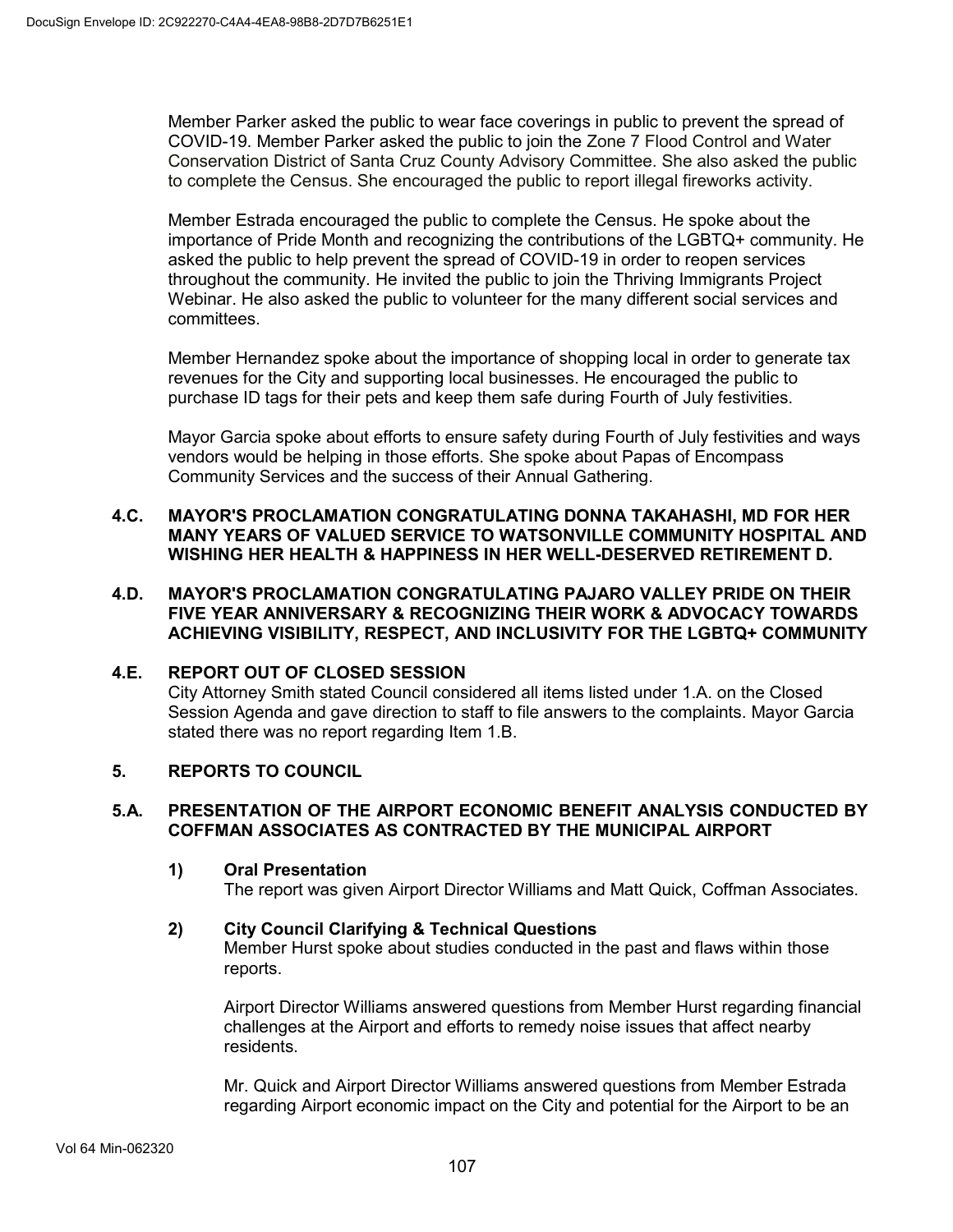asset for the entire community versus potential for the land to be used for housing or recreational facilities.

Member Hernandez recommended the Airport property for creating California Opportunity Zones. He spoke about economic development opportunities at the Airport.

Airport Director Williams answered questions from Mayor Pro Tempore Coffman-Gomez regarding comparison between the Watsonville Municipal Airport and other airports of like size.

In answering Mayor Garcia, Mr. Quick and Airport Director Williams stated the financials reported were based on information prior to the COVID-19 Pandemic and updated information would be presented to Council in the future.

**3) Public Input** (None)

# **5.B. COVID-19 ESSENTIAL SERVICES UPDATE**

#### **1) Oral Presentation**

The report was given by City Manager Huffaker.

## **2) City Council Clarifying & Technical Questions**

City Manager Huffaker, in answering Member Hurst spoke about COVID-19 effects on the community and uncertainty of when the Pandemic will end.

In answering Member Parker, City Manager Huffaker spoke about State COVID-19 guidelines for reopening businesses/services. He stated if COVID-19 cases continued to increase, there was potential for closure of services once again. He also spoke about services for seniors available online.

City Manager Huffaker answered questions from Member Estrada regarding City efforts to promote safety and deter spread of COVID-19 during Fourth of July Festivities. City Manager Huffaker spoke about support from the County and the community to prevent spread of COVID-19.

City Manager Huffaker answered questions from Member Hernandez regarding effects of COVID-19 on unemployment numbers and on farmworkers.

City Manager Huffaker answered questions from Member Gonzalez regarding efforts to inform and protect agricultural workers during the harvest season and CARES Act funding for the City.

City Manager Huffaker, in answering Mayor Pro Tempore Coffman-Gomez, spoke about County COVID-19 tracing information.

Deputy City Manager Vides, in answering Mayor Garcia, spoke about efforts by SAVE Lives Initiative to prevent spread of COVID-19 Father's Day.

# **3) Public Input**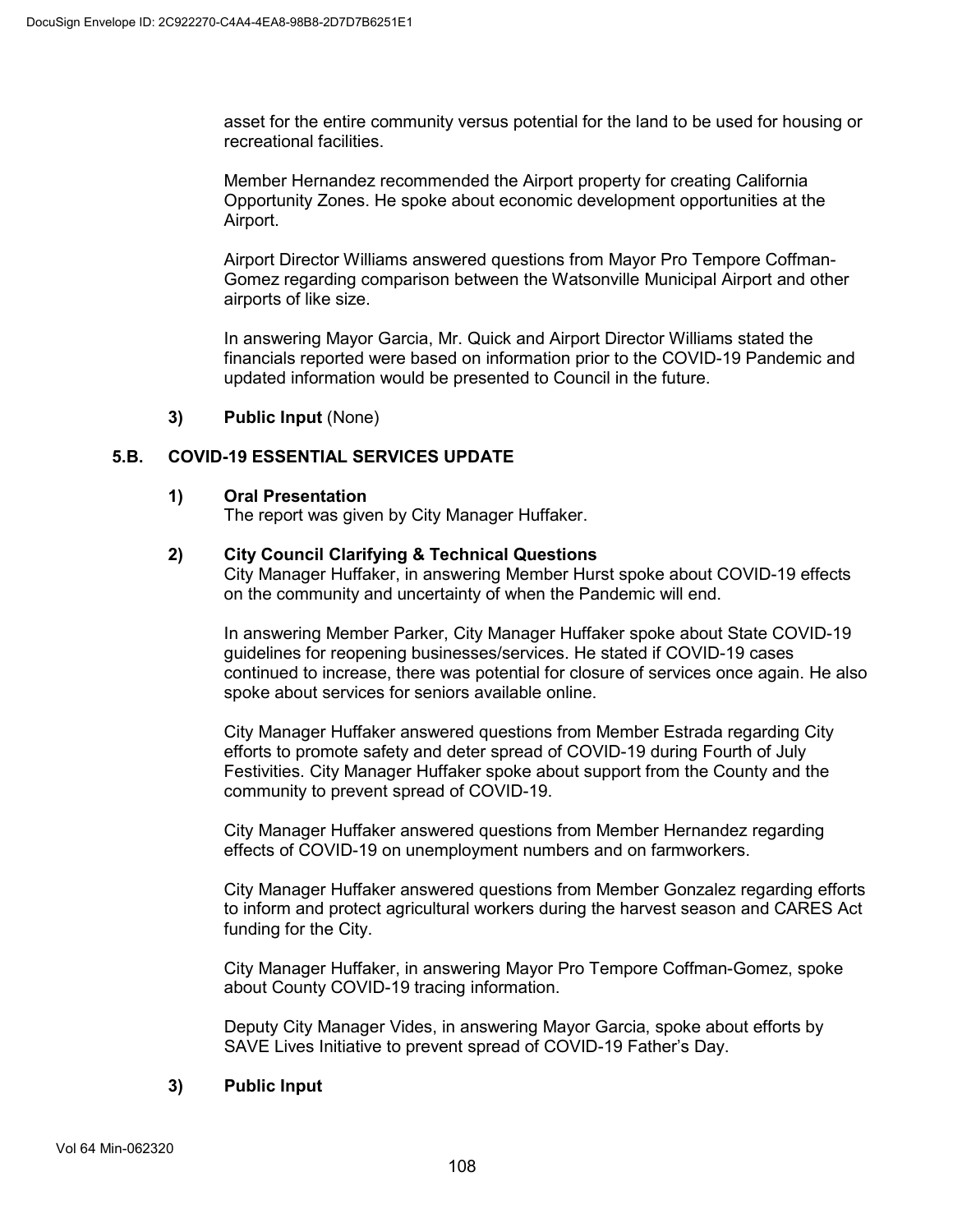Steve Trujillo spoke about negative effects fireworks have on the community and asked that they be banned in Watsonville. He announced he would be a candidate for the Cabrillo College Governing Board.

Elizabeth stated her concerns regarding busses transporting agricultural workers to and from work not meeting COVID-19 prevention guidelines.

Carmen, District 5, stated her concerns regarding lack of protections for agricultural workers from COVID-19 and asked the City to intervene.

Alejandra, District 3, asked that the Santa Cruz Beach Boardwalk be prevented from reopening due to risk of becoming a hub for spread of COVID-19.

Denise, District 3, asked that the Santa Cruz Beach Boardwalk be prevented from reopening due to risk of becoming a hub for spread of COVID-19.

Gabriel Medina, District 2, spoke about challenges youth were facing in finding work due to COVID-19 closures and asked Council to explore options for creating remote work for residents. He asked that Santa Cruz Beach Boardwalk be prevented from reopening due to risk of becoming a hub for spread of COVID-19.

# **6. CONSENT AGENDA**

#### **Public Input on any Consent Agenda Item**

The following speakers spoke in support of Item 6.M.: Sally Arnold, Friends of the Rail and Trail Barry Scott, Aptos resident Mark Mesiti-Miller Steve Trujillo

Elizabeth spoke in opposition to Item 6.H.

Gina Cole spoke in support of Item 6.M.

Salina Vargas, District 4, spoke in opposition to Item 6.H.

Carmen, District 5, stated approval of Item 6.M. without conducting a comprehensive plan on effects of rail could lead to increased property values and displacement of low-income residents.

At Member Parker's request, Mayor Garcia removed Item 6.M. from the Consent Agenda, to be considered under Item 7.

Community Development Director Merriam answered questions from Member Hurst regarding need for consultants to provide services in her department. Member Hurst stressed the importance of hiring local workers.

At Member Estrada's request, Police Chief Honda stated Item 6.H. would outfit Police with necessary bullet-proof vests.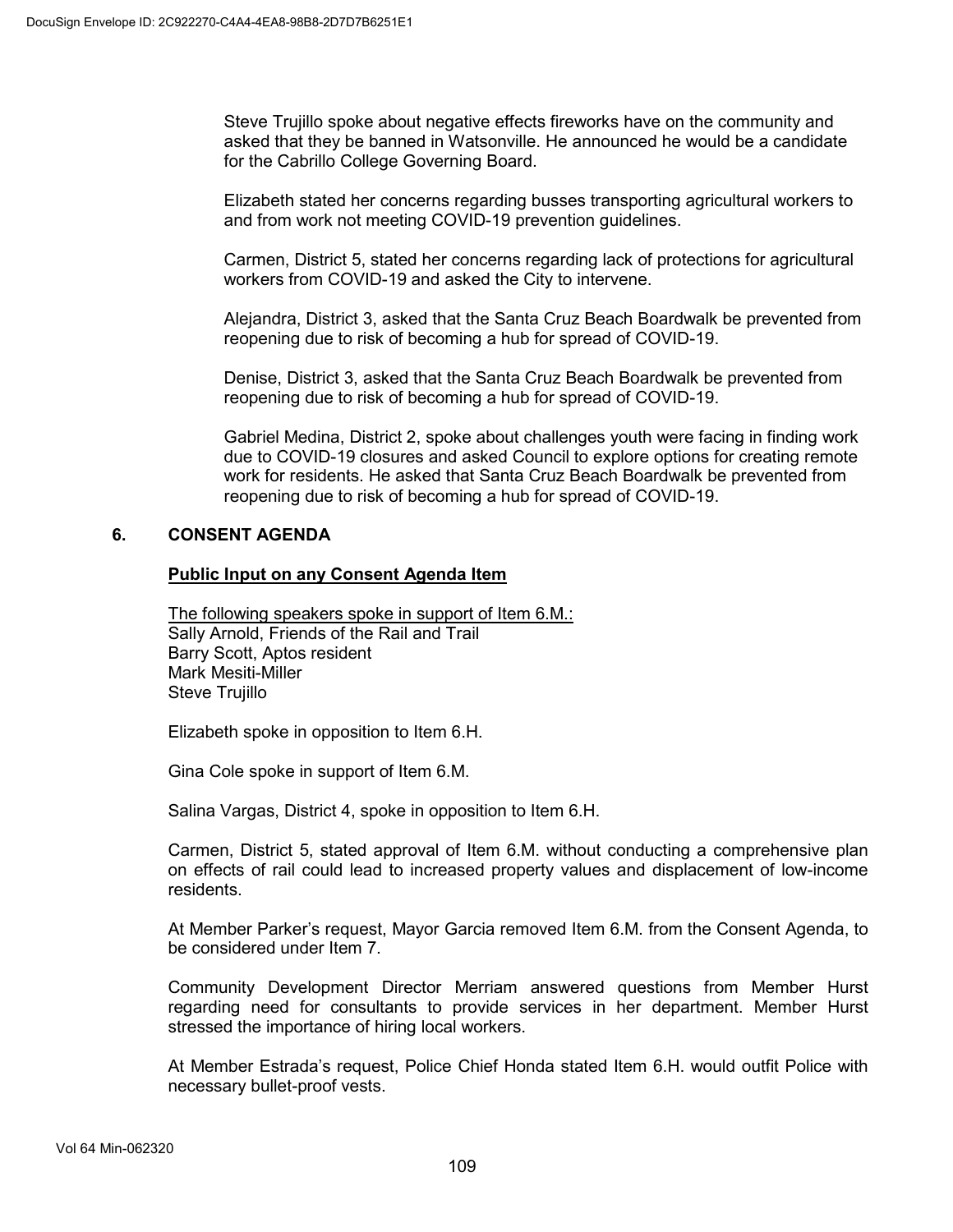In answering Mayor Garcia, Community Development Director Merriam stated approval of Item 6.L. would not affect affordability of the housing project at 790 Vista Montana drive.

**MOTION:** It was moved by Member Hurst, seconded by Member Hernandez and carried by the following vote to approve the Consent Agenda:

AYES: MEMBERS: Coffman-Gomez, Estrada, Gonzalez, Hernandez, Hurst, Parker, García NOES: MEMBERS: None ABSENT: MEMBERS: None

- **6.A. MOTION APPROVING MINUTES OF JUNE 9, 2020**
- **6.B. RESOLUTION NO. 96-20 (CM): RESOLUTION ADOPTING & CONFIRMING CITY OF WATSONVILLE INVESTMENT POLICY FOR CALENDAR YEAR 2020**
- **6.C. RESOLUTION NO. 97-20 (CM): RESOLUTION APPROVING PLANS & SPECIFICATIONS & CALLING FOR BIDS FOR THE WATSONVILLE PLAZA RESTROOMS PROJECT, NO. PK-20-02 (ESTIMATED COST OF \$400,000 WILL BE FUNDED FROM THE COMMUNITY DEVELOPMENT BLOCK GRANT (CDBG) FUNDS**
- **6.D. RESOLUTION NO. 98-20 (CM): RESOLUTION APPROVING SOLE SOURCE PURCHASE FROM VAPEX ENVIRONMENTAL TECHNOLOGIES, LLC, FOR REPLACEMENT OF A VAPEX ODOR CONTROL UNIT LOCATED AT THE WASTEWATER TREATMENT PLANT, IN AN AMOUNT NOT TO EXCEED \$144,393 FROM WASTEWATER ENTERPRISE FUND**
- **6.E. RESOLUTION NO. 99-20 (CM): RESOLUTION AUTHORIZING PURCHASE OF ONE (1) TELESCOPIC BOOM TRUCK FROM BRAGG INVESTMENT COMPANY, INC., DBA COASTLINE EQUIPMENT, FOR THE WASTEWATER UTILITY ENTERPRISE, IN AN AMOUNT NOT TO EXCEED \$222,323.75 FROM THE WASTEWATER ENTERPRISE FUND**
- **6.F. CONTRACTS WITH CSG CONSULTANTS, INC. & 4LEAF INC. FOR BUILDING CONSTRUCTION, FIRE PLAN REVIEW, SUPPLEMENTAL PERMIT TECHNICIAN & FIELD BUILDING INSPECTION SERVICES FOR A TWO-YEAR TERM FROM FY 20/21 THROUGH FY 22/23**
	- **1) RESOLUTION NO. 100 -20 (CM): RESOLUTION APPROVING CONTRACT WITH CSG CONSULTANTS, INC., FOR BUILDING CONSTRUCTION, FIRE PLAN REVIEW, FIELD BUILDING INSPECTION, & SUPPLEMENTAL PERMIT TECHNICIAN SERVICES, IN AN AMOUNT NOT TO EXCEED \$120,000 ANNUALLY IN FY 2020/2021 & FY 2021/2022**
	- **2) RESOLUTION NO. 101-20 (CM): RESOLUTION APPROVING CONTRACT WITH 4LEAF, INC., FOR BUILDING CONSTRUCTION, FIRE PLAN REVIEW, FIELD BUILDING INSPECTION, & SUPPLEMENTAL PERMIT TECHNICIAN SERVICES, IN AN AMOUNT NOT TO EXCEED \$30,000 FOR FY 2020/2021 AND FY 2021/2022**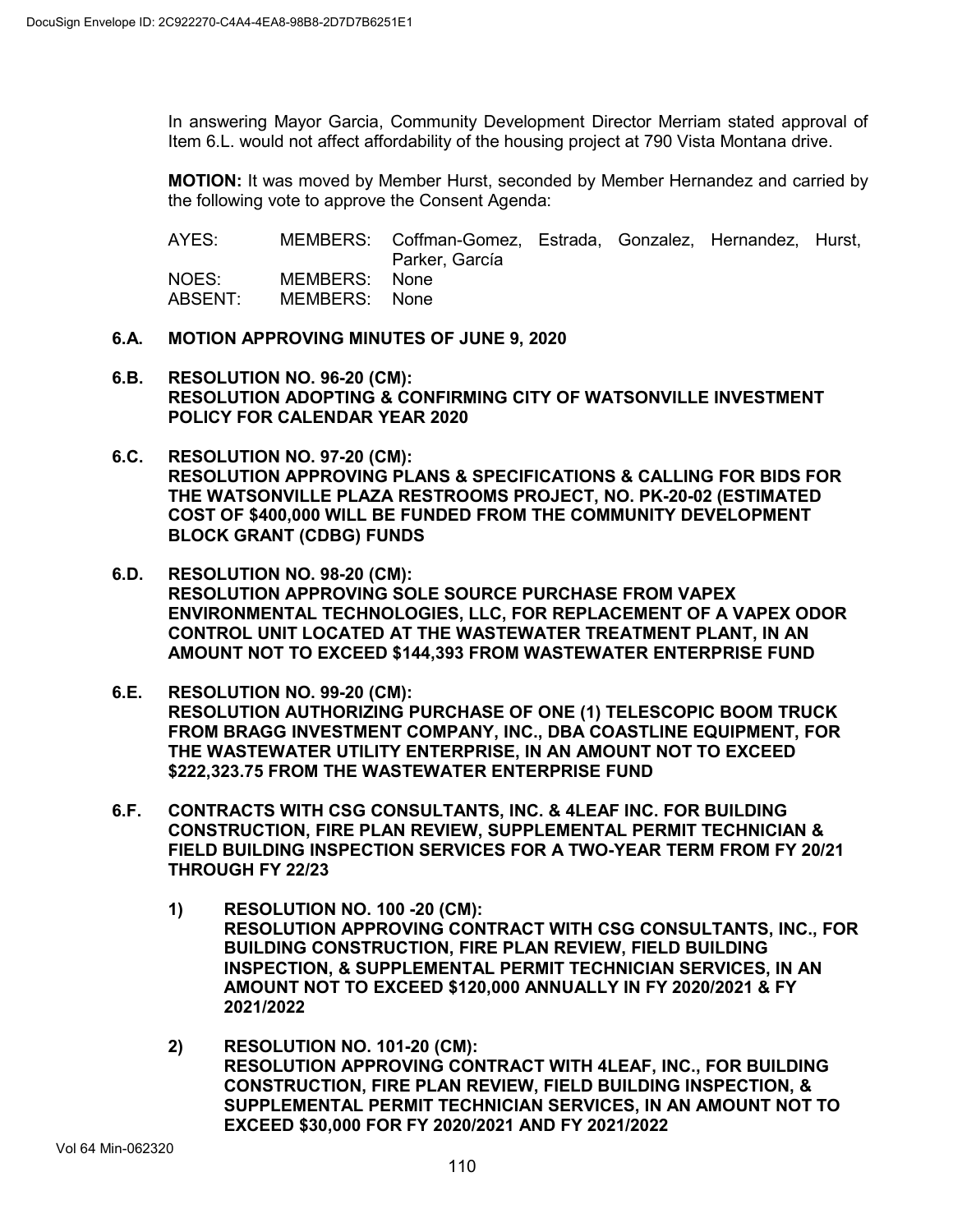- **6.G. RESOLUTION NO. 102-20 (CM): RESOLUTION ACCEPTING \$63,318 GRANT FROM THE UNITED STATES DEPARTMENT OF JUSTICE, BUREAU OF JUSTICE ASSISTANCE, FOR THE CORONAVIRUS EMERGENCY SUPPLEMENTAL FUNDING PROGRAM FOR FY2020 FOR THE PREVENTION, PREPARATION & RESPONSE TO THE CORONAVIRUS**
- **6.H. RESOLUTION NO. 103-20 (CM): RESOLUTION ACCEPTING \$67,127 GRANT FROM STATE HOMELAND SECURITY GRANT PROGRAM FOR FY2019 TO THE WATSONVILLE POLICE DEPARTMENT, FOR PURCHASE OF BODY ARMOR**
- **6.I. RESOLUTION NO. 104-20 (CM): RESOLUTION ACCEPTING \$36,000 GRANT FROM CALIFORNIA STATE LIBRARY FOR WATSONVILLE PUBLIC LIBRARY'S HIGH SPEED BROADBAND LIBRARIES IN CALIFORNIA (CENIC) GRANT IN SUPPORT OF THE LIBRARY'S INTERNET CONNECTIVITY**
- **6.J. RESOLUTION NO. 105-20 (CM): RESOLUTION RATIFYING WATSONVILLE DIRECTOR OF EMERGENCY SERVICES ORDER NO. 2020-01 REGARDING OUTDOOR ACTIVITIES & ENCROACHMENTS FOR RETAIL BUSINESSES OPERATING IN COMPLIANCE WITH SOCIAL DISTANCING REQUIREMENTS**
- **6.K. CALLING & ORDERING GENERAL MUNICIPAL ELECTION IN THE CITY OF WATSONVILLE FOR DISTRICT NUMBERS 1, 2 & 6 AND DIRECTING THE PUBLICATION OF NOTICE OF A GENERAL MUNICIPAL ELECTION ON NOVEMBER 3, 2020, & ADOPTING POLICIES REGARDING CANDIDATE'S STATEMENTS**
	- **1) RESOLUTION NO. 106-20 (CM): RESOLUTION CALLING A GENERAL MUNICIPAL ELECTION IN THE CITY OF WATSONVILLE FOR DISTRICT NUMBERS 1, 2, & 6 & DIRECTING THE PUBLICATION OF NOTICE OF A GENERAL MUNICIPAL ELECTION IN THE CITY OF WATSONVILLE ON NOVEMBER 3, 2020**
	- **2) RESOLUTION NO. 107-20 (CM): RESOLUTION ORDERING AN ELECTION; REQUESTING THE COUNTY OF SANTA CRUZ TO CONDUCT THE ELECTION, & REQUESTING THE CONSOLIDATION OF THE GENERAL STATEWIDE & MUNICIPAL ELECTION IN THE CITY OF WATSONVILLE ON NOVEMBER 3, 2020**
	- **3) RESOLUTION NO. 108-20 (CM) RESOLUTION ADOPTING POLICIES IN REGARD TO THE CANDIDATE'S STATEMENTS FOR THE GENERAL MUNICIPAL ELECTION TO BE HELD ON NOVEMBER 3, 2020**
- **6.L. RATIFICATION OF SUBORDINATION AGREEMENTS AMONG THE CITY OF WATSONVILLE, WATSONVILLE VISTA MONTANA ASSOCIATES ("PROPERTY OWNER") & JONES LANG LASALLE MULTIFAMILY ("LENDER") REQUIRED IN CONNECTION WITH REFINANCING OF THE AFFORDABLE HOUSING PROJECT AT 790 VISTA MONTAÑA DRIVE**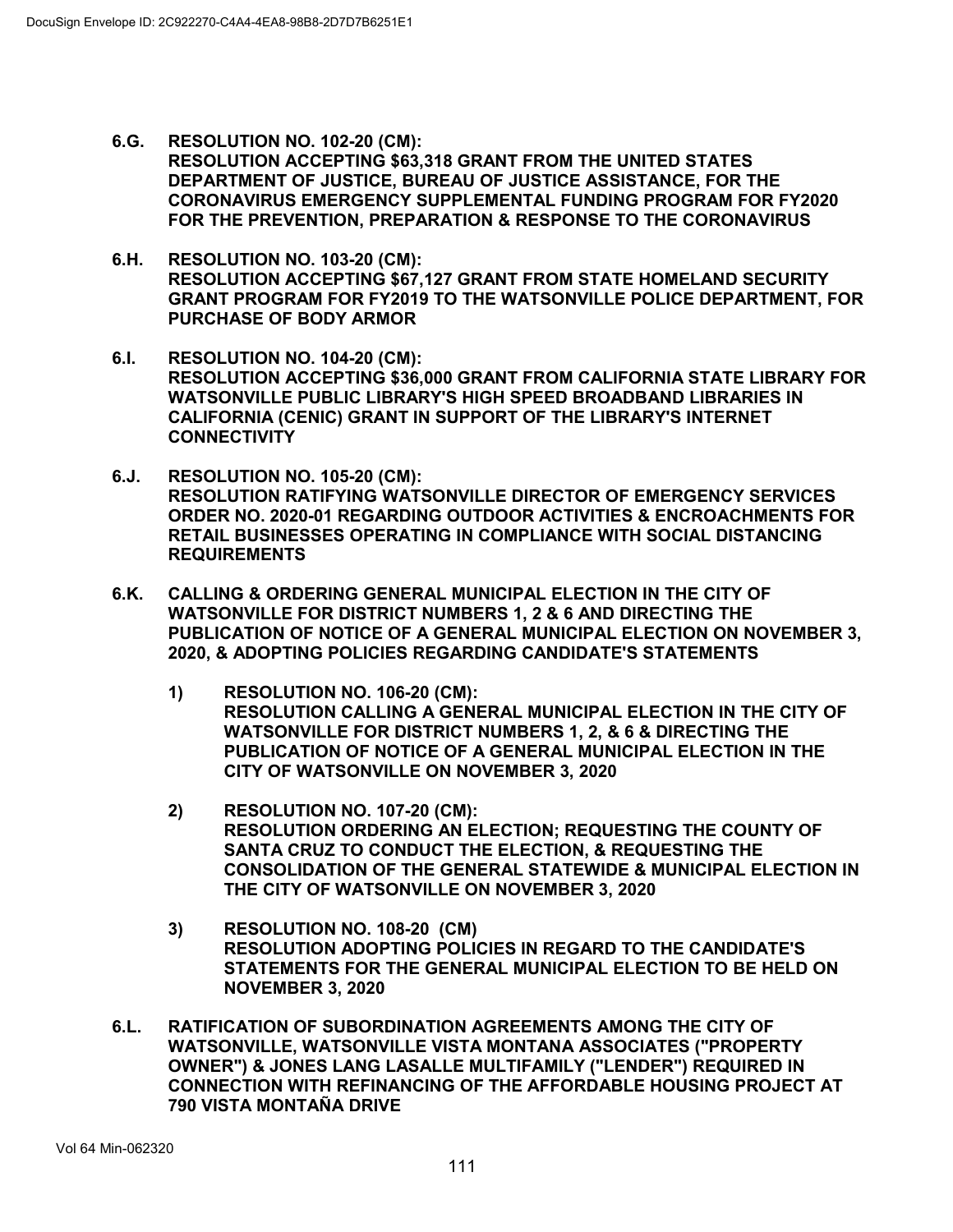- **1) RESOLUTION NO. 109-20 (CM): RESOLUTION RATIFYING SUBORDINATION AGREEMENT AMONG CITY OF WATSONVILLE, VISTA MONTAÑA ASSOCIATES (OWNER) & JONES LANG LASALLE MULTIFAMILY (LENDER) REQUIRED IN CONNECTION WITH THE OWNER REFINANCING OF THE 132 UNIT AFFORDABLE HOUSING RENTAL PROJECT LOCATED AT 790 VISTA MONTAÑA DRIVE (VISTA MONTAÑA APARTMENTS) REGARDING REGULATORY AGREEMENT - LOAN NUMBER 02-HOME-0610**
- **2) RESOLUTION NO. 110-20 (CM): RESOLUTION RATIFYING SUBORDINATION AGREEMENT AMONG CITY OF WATSONVILLE, VISTA MONTAÑA ASSOCIATES (OWNER) & JONES LANG LASALLE MULTIFAMILY (LENDER) REQUIRED IN CONNECTION WITH THE OWNER REFINANCING OF THE 132 UNIT AFFORDABLE HOUSING RENTAL PROJECT LOCATED AT 790 VISTA MONTAÑA DRIVE (VISTA MONTAÑA APARTMENTS) REGARDING REGULATORY AGREEMENT (RECORDER'S SERIAL NUMBER 2002-0054905)**
- **6.M. ITEM REMOVED, SEE ITEM 7.**
- **6.N. ORDINANCE NO. 1404-20 (CM): FINAL ADOPTION OF ORDINANCE REPEALING CHAPTER 53 (CANNABIS FACILITIES) OF TITLE 14 (ZONING) IN ITS ENTIRETY AND ADDING A NEW CHAPTER 53 OF TITLE 14 (ZONING) OF THE WATSONVILLE MUNICIPAL CODE REGARDING THE CULTIVATION, MANUFACTURE, DISTRIBUTION, TESTING, DELIVERY AND RETAIL SALES OF CANNABIS AND CANNABIS PRODUCTS**
- **6.O. ORDINANCE NO. 1405-20 (CM): FINAL ADOPTION OF ORDINANCE OF THE CITY COUNCIL OF THE CITY OF WATSONVILLE AMENDING CERTAIN SECTIONS OF CHAPTER 14-16 (DISTRICT REGULATIONS) OF TITLE 14 (ZONING) OF THE WATSONVILLE MUNICIPAL CODE FOR THE REGULATION OF CANNABIS BUSINESSES LOCATED WITHIN THE COUNTY**
- **6.P. RESOLUTION NO. 111-20 (CM): RESOLUTION NO. 1-20 (SHA): JOINT RESOLUTION OF COUNCIL & SUCCESSOR HOUSING AGENCY (1) APPROVING \$2,335,000 LOAN COMMITMENT TO MIDPEN HOUSING CORPORATION FOR CONSTRUCTION OF A 72 UNIT MULTI-FAMILY AFFORDABLE HOUSING DEVELOPMENT AT 139-161 MILES LANE & 201 KIMBERLY LANE CONTINGENT UPON ALL REQUIREMENTS FROM THE CITY'S COMMUNITY DEVELOPMENT DEPARTMENT & CEQA COMPLIANCE (2) AUTHORIZING AND DIRECTING CITY MANAGER TO NEGOTIATE & EXECUTE LOAN ; & (3) AUTHORIZING \$1,535,000 BUDGET APPROPRIATION FROM THE SUCCESSOR HOUSING AGENCY FUND & \$800,000 FROM THE INCLUSIONARY HOUSING FUND**
- **7. ITEMS REMOVED FROM CONSENT AGENDA**
- **6.M. RESOLUTION NO. 112-20 (CM): RESOLUTION URGING SANTA CRUZ COUNTY REGIONAL TRANSPORTATION COMMISSION TO IMPLEMENT PASSENGER RAIL SERVICE ON THE SANTA CRUZ BRANCH RAIL LINE**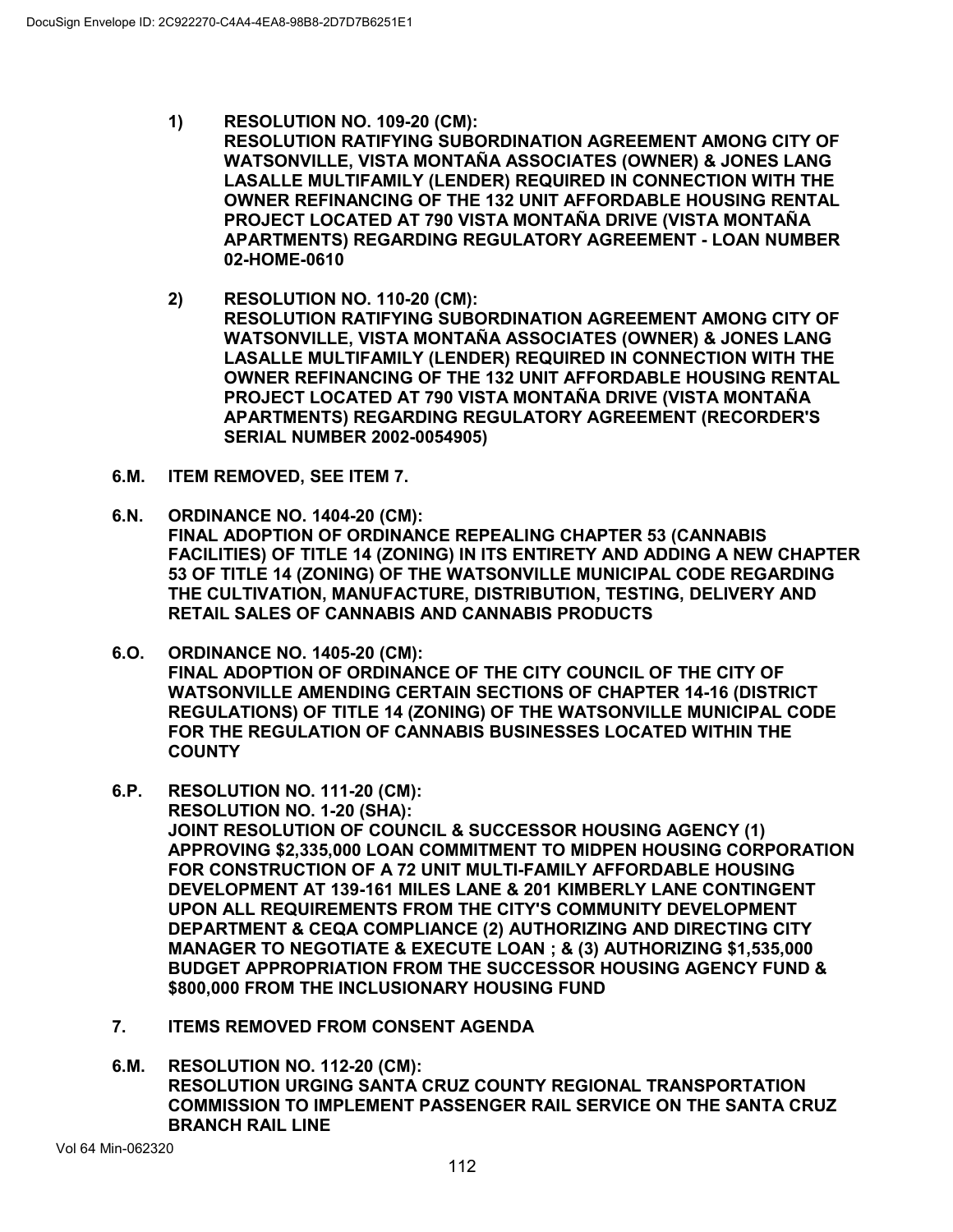Member Parker stated her concerns regarding cost to the community for implementing passenger rail services and stressed the importance of prioritizing rail projects in South Santa Cruz County.

Mayor Pro Tempore Coffman-Gomez clarified the purpose of the proposed resolution and explained further discussion would happen prior to commencing work to implement passenger rail services in Santa Cruz County. She stated commitment in advocating for Watsonville as representative of the Santa Cruz County Regional Transportation Commission.

Member Gonzalez stated Measure D funding would be used to implement passenger rail services and stressed the importance of expressing support for said services.

Member Estrada spoke in support of the proposed resolution, but stated his concerns regarding unintended consequences of adding passenger rail services.

Member Hurst spoke in support of the proposed resolution and stated it also supported the Monterey Bay Sanctuary Scenic Trail.

Member Hernandez spoke about the benefits passenger rail services would have on Watsonville.

Member Parker stated her concerns with passenger rail work beginning in North Santa Cruz County and potential for Watsonville to never see the services. She asked that Watsonville be a priority in County projects.

Member Gonzalez clarified the resolution and explained work needed to implement passenger rail services as well as a trail network. He stressed the importance of expressing Watsonville's stance on passenger rail.

Mayor Garcia questioned whether passenger rail would be affordable for low-income residents.

**MOTION:** It was moved by Member Hernandez, seconded by Member Hurst and carried by the following vote to approve Consent Agenda 6.M.:

**MOTION TO AMEND:** It was moved by Member Parker, seconded by Member Gonzalez and carried by the following vote to amend the resolution to include language that asks that Phase 1 for passenger rail service implementation be started in Watsonville:

| AYES:            |                                | MEMBERS: Coffman-Gomez, Estrada, Gonzalez, Hernandez, Hurst,<br>Parker, García |  |  |
|------------------|--------------------------------|--------------------------------------------------------------------------------|--|--|
| NOES:<br>ABSENT: | MEMBERS: None<br>MEMBERS: None |                                                                                |  |  |

**AMENDED MOTION:** The motion, as amended carried by the following vote:

| AYES:            |                                | MEMBERS: Coffman-Gomez, Estrada, Gonzalez, Hernandez, Hurst,<br>Parker, García |  |  |
|------------------|--------------------------------|--------------------------------------------------------------------------------|--|--|
| NOES:<br>ABSENT: | MEMBERS: None<br>MEMBERS: None |                                                                                |  |  |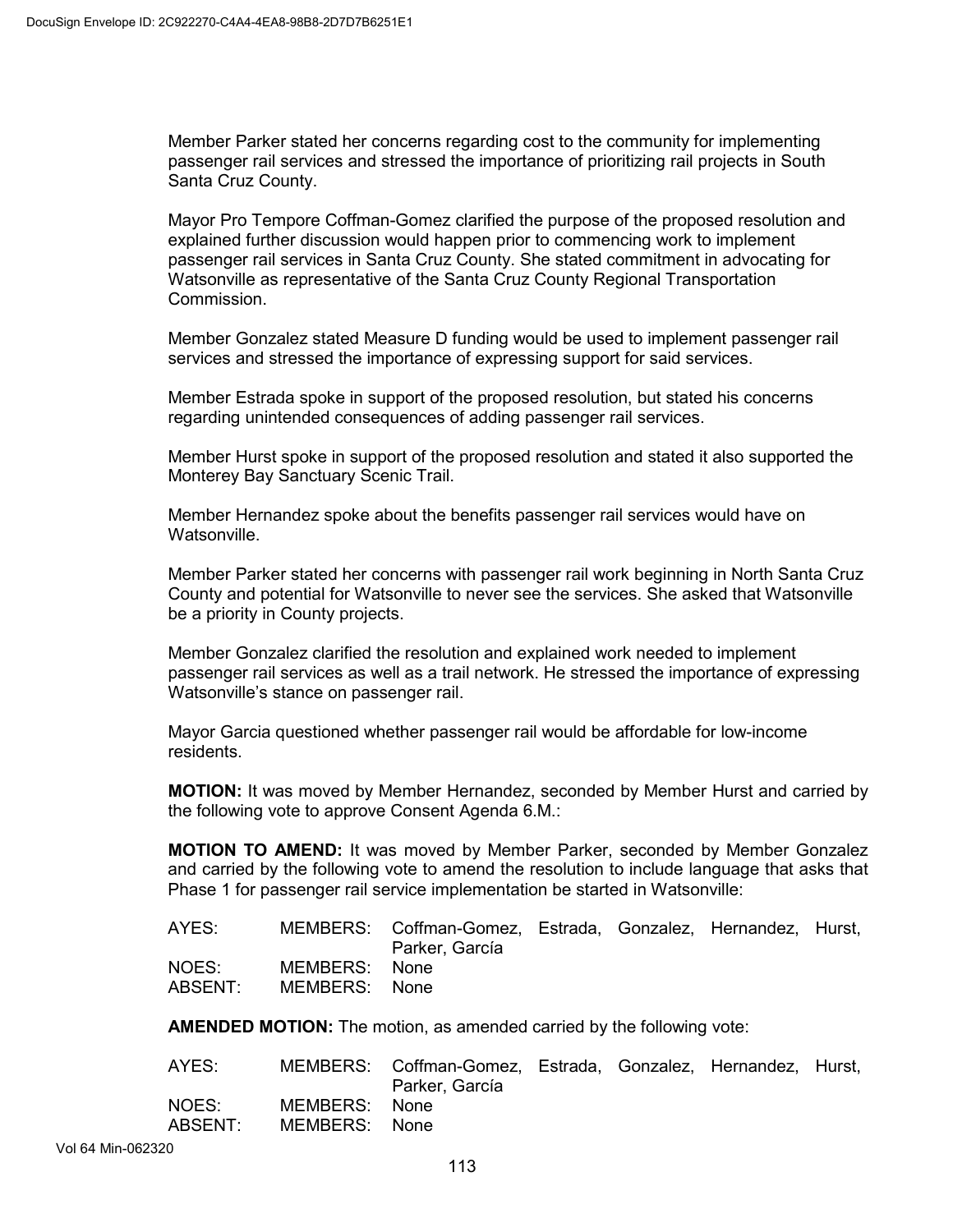# **6:37 p.m.**

## **8. ROLL CALL**

Mayor García, Mayor Pro Tempore Coffman-Gomez and Council Members Estrada, Gonzalez, Hernandez, Hurst, and Parker were present via teleconference through Gotomeetings.

Staff members present via teleconference through Gotomeetings were City Manager Huffaker, City Attorney Smith, City Clerk Vázquez Flores, Public Works & Utilities Director Palmisano, Police Chief Honda, Deputy City Managers Manning and Vides, Administrative Services Director Czerwin, Airport Director Williams, Community Development Director Merriam, Library Director Heitzig, Information Services Director Boyes, Parks & Community Services Director Calubaquib, Assistant Community Development Director Allen, Assistant City Clerk Ortiz, Media, and Interpreter Landaverry.

## **9. PLEDGE OF ALLEGIANCE**

# **10. PUBLIC HEARINGS, ORDINANCES, & APPEALS**

# **JOINT CITY COUNCIL, SUCCESSOR AGENCY & SUCCESSOR HOUSING AGENCY FOR THE FORMER REDEVELOPMENT AGENCY MEETING**

## **10.A. APPROVAL OF FISCAL YEAR 2020-21 BUDGET & FIVE YEAR CAPITAL IMPROVEMENT PROGRAM & ACKNOWLEDGING OF WATSONVILLE FIRE DEPARTMENT INSPECTION REPORTS FOR 2018 & 2019**

#### **1) Staff Report**

The report was given by Administrative Services Director Czerwin.

# **2) City Council Clarifying & Technical Questions**

In answering Member Parker, Administrative Services Director Czerwin stated she would be reporting to Council on the budget quarterly or as needed, depending on changes to the economy.

Administrative Services Director Czerwin, City Manager Huffaker, and Police Chief Honda answered questions from Member Estrada regarding outreach to the community regarding budget spending and justification for Police budget size.

In answering Member Hernandez, Administrative Services Director Czerwin explained plans for budgeting for sports programs, should the State allow them to resume despite COVID-19 Pandemic.

Administrative Services Director Czerwin, in answering Mayor Pro Tempore Coffman-Gomez, spoke about tax per capita compared to neighboring jurisdictions.

Administrative Services Director Czerwin and City Manager Huffaker answered questions from Member Gonzalez regarding Police budget breakdown and allocation of Community Development Block Grant (CDBG) funding to the Parks & Community Services Department.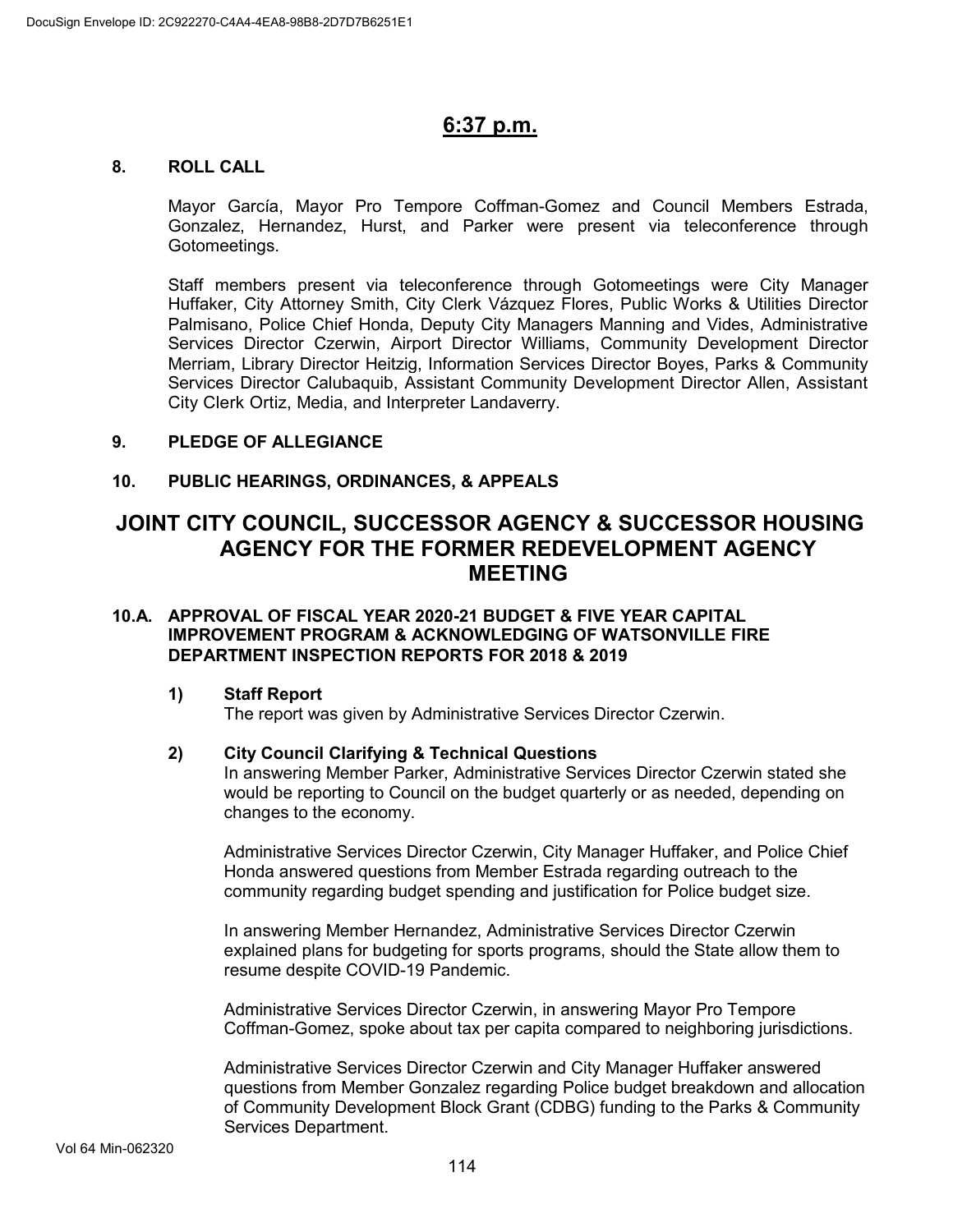Member Hurst spoke about financial challenges the City had faced in the past and present. He asked the public to shop local to generate local sales tax for the City.

Member Parker thanked staff for their work and the public for their input.

In answering Mayor Garcia, Administrative Services Director Czerwin explained new budget appropriations to Parks & Community Services Department for sports programming and layoffs as a result of budget challenges.

#### **3) Public Hearing**

Mayor García opened the public hearing.

Nathalie Olivas, Regeneracion Advocacy Committee, asked Council to reconsider budget allocations and prioritize racial justice issues. She asked for comprehensible budget materials for the public. She made several recommendations for altering responsibilities and adjusting budget allocations.

Anissa Balderas, District 2, asked Council to reduce Police budget/duties and focus on COVID-19 relief, support undocumented families, and plan for a sustainable ecofriendly future.

Celeste Gutierrez asked Council to reduce Police budget/duties and use Measure G funds for Parks & Community Services. She spoke about police misconduct and asked that Council reconsider powers of Police.

Vanessa Quiroz, District 2, spoke in opposition to Parks & Community Services budget reductions and asked for Police funding to be shifted to other departments/services.

Steve Trujillo, District 7, spoke about good experiences with Police and commended Police Chief Honda for his work. He asked Council to review the budget to see for improvement opportunities.

Raymond Cancino, chief executive officer at Community Bridges, asked Council to invest in community services and prioritize funding for non-profits.

Elizabeth Atilano asked Council to defund Police and repeal Measure Y. She also asked for support for local businesses and prevent outside business owner from investing in Watsonville.

Ramiro Medrano Council to defund Police and fund youth programs instead.

Chessie Craig urged Council to reallocate funding from Police to social services.

Gabriel Medina, District 2, asked Council to allocate funding from Police to nonprofits and programs to educate and train the community on a variety of topics. He asked for police officers to receive more training prior to enforcing laws.

Carmen, District 5, asked for asked Council to reduce funding for Police and phase out their presence in the community.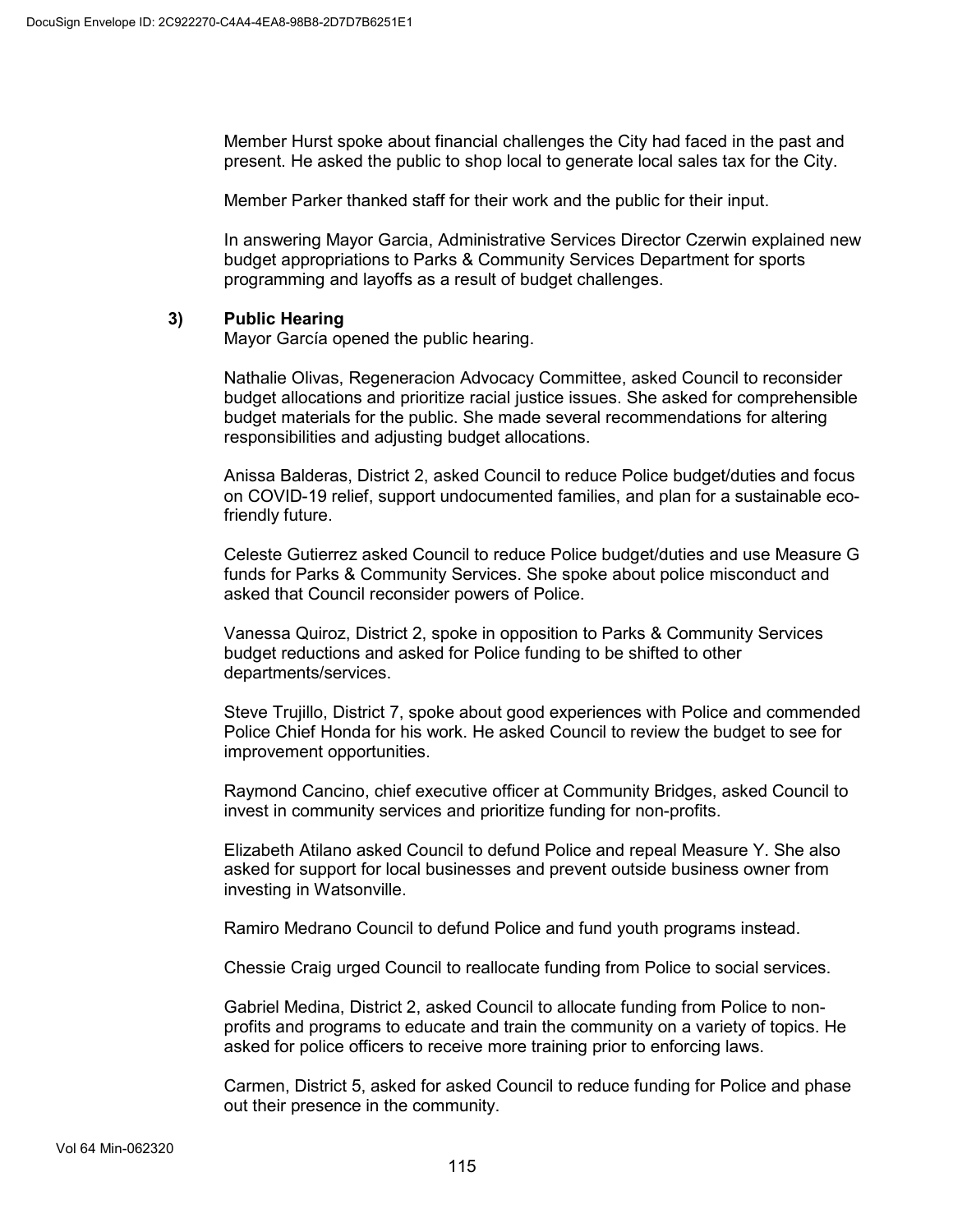Rosa Noriega Rocha asked Council to reduce funding for Police and allocate funds for youth programs.

Alejandra, District 3, asked Council to empower the community through more funding for community services. She asked for defunding of Police.

Raquel Pulido, via email (read by City Clerk Vazquez Flores), commended Council for allocating funding for sports programming.

Jasmine Rocha Sotello, via email (read by City Clerk Vazquez Flores), asked Council to allocate funding from Police to public services, such as; interpreting (especially in healthcare settings), affordable housing, and restorative justice practices in schools.

After checking if anyone in the teleconference wanted to speak, and hearing none, Mayor García closed the public hearing.

- **4) MOTION**: It was moved by Member Hurst, seconded by Mayor Pro Tempore Coffman-Gomez to approve the resolution and adopt the ordinance listed below:
	- **a) RESOLUTION NO. 113-20 (CM) RESOLUTION NO. 2-20 (SHA) RESOLUTION NO. 1-20 (SA) JOINT RESOLUTION OF COUNCIL, SUCCESSOR HOUSING AGENCY & SUCCESSOR AGENCY OF THE FORMER REDEVELOPMENT AGENCY ADOPTING FINAL BUDGET FOR FISCAL YEAR 2020-2021, PROVIDING FOR CERTAIN TRANSFERS OF FUNDS, & APPROVING FIVE YEAR (2020-2025) CAPITAL IMPROVEMENT PROGRAM (CIP)**
	- **b) RESOLUTION NO. 114-20 (CM) RESOLUTION AUTHORIZING USE OF \$2.2 MILLION FROM EMERGENCY RESERVE IN ORDER TO BALANCE THE BUDGET FOR FY 2020-2021**
	- **c) RESOLUTION NO. 115-20 (CM) RESOLUTION ESTABLISHING TOTAL ANNUAL APPROPRIATIONS PURSUANT TO CALIFORNIA STATE CONSTITUTION ARTICLE XIII-B FOR FISCAL YEARS 2019-2020 & 2020-2021 [PROPOSITION 4 GANN SPENDING LIMIT]**
	- **d) RESOLUTION NO. 116-20 (CM) RESOLUTION ESTABLISHING TOTAL ANNUAL APPROPRIATIONS PURSUANT TO CALIFORNIA STATE CONSTITUTION ARTICLE XIII-B FOR FISCAL YEARS 2019-2020 & 2020-2021 [PROPOSITION 4 GANN SPENDING LIMIT]**
	- **e) ORDINANCE NO. 1406-20 (CM): FINAL ADOPTION OF ORDINANCE INSTRUCTING SANTA CRUZ COUNTY TO LEVY & COLLECT PROPERTY TAX ON TAXABLE PROPERTY WITHIN THE CITY OF WATSONVILLE FOR FISCAL YEAR BEGINNING JULY 1, 2020, FIXING THE RATE OF 0.077% THEREOF & ALLOCATING PROCEED TO THE RETIREMENT FUND**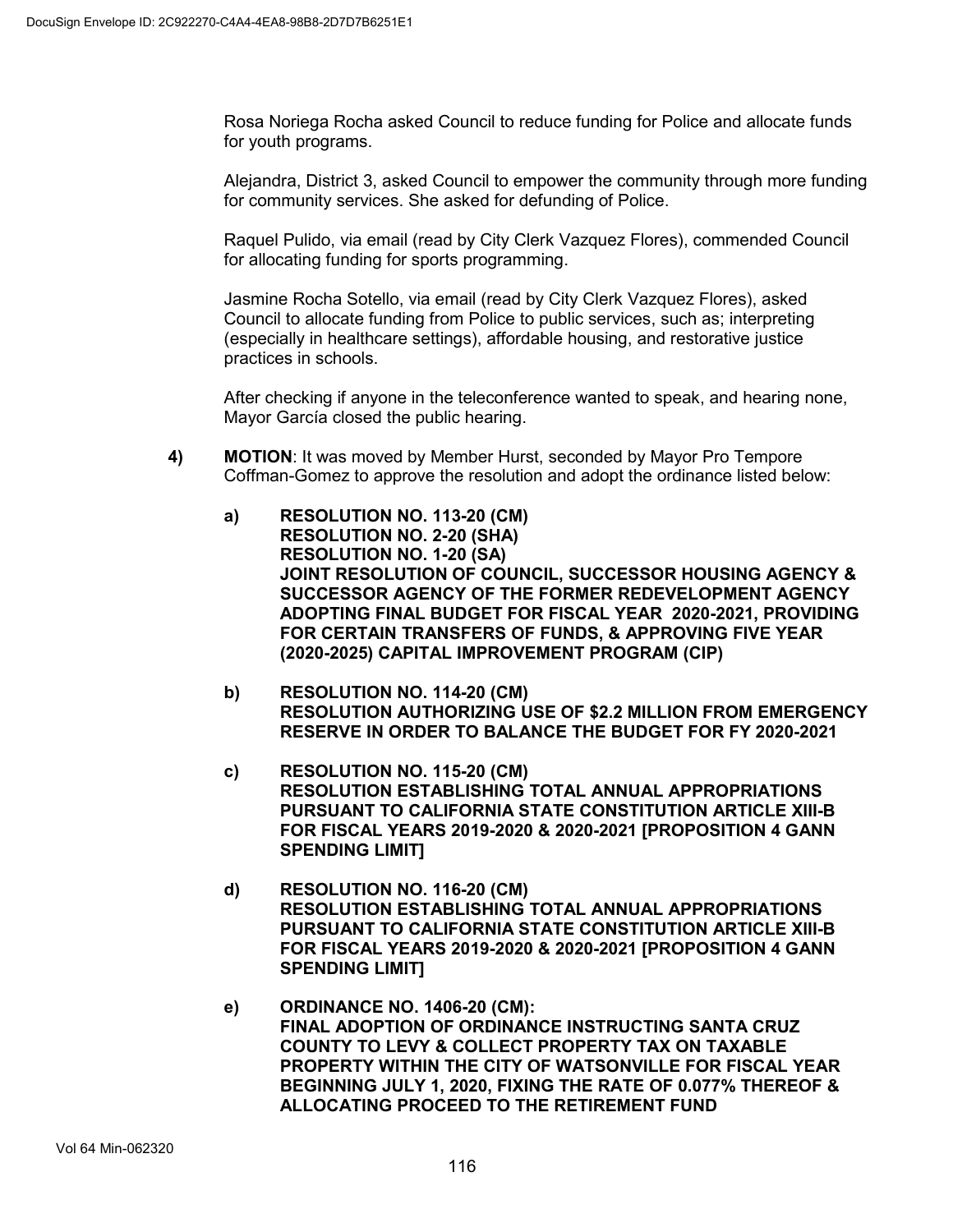- **f) RESOLUTION NO. 117-20 (CM) RESOLUTION AMENDING FEES, RATES & CHARGES FOR THE COMMUNITY DEVELOPMENT DEPARTMENT**
- **g) RESOLUTION NO. 3-20 (SHA) SUCCESSOR HOUSING AGENCY RESOLUTION FINDING THAT THE USE OF FUNDS FROM THE LOW & MODERATE INCOME HOUSING ASSET FUND FOR PLANNING & GENERAL ADMINISTRATIVE COSTS IS NECESSARY FOR THE PURPOSE OF PRODUCING, IMPROVING, & PRESERVING THE COMMUNITY 'S SUPPLY OF LOW & MODERATE-INCOME HOUSING**
- **h) RESOLUTION NO. 118-20 (CM) RESOLUTION NO. 4-20 (SHA) JOINT RESOLUTION OF COUNCIL & SUCCESSOR HOUSING AGENCY RESOLUTION FINDING THAT THE USE OF THE FORMER AGENCY'S FUNDS & OTHER ASSETS GENERATED FROM WATSONVILLE 2000 REDEVELOPMENT PROJECT AREA FOR THE PURPOSE OF IMPROVING, INCREASING, & PRESERVING THE COMMUNITY'S SUPPLY OF LOW & MODERATE INCOME HOUSING OUTSIDE THE PROJECT AREA WILL BENEFIT THE PROJECT AREA**
- **i) RESOLUTION NO. 119-20 (CM) RESOLUTION ACKNOWLEDGING RECEIPT OF INSPECTIONS REPORT FOR 2018 & 2019 MADE BY THE WATSONVILLE FIRE DEPARTMENT CHIEF IN COMPLIANCE WITH THE ANNUAL INSPECTION OF CERTAIN OCCUPANCIES PURSUANT TO SECTIONS 13146.2 & 13146.3 OF THE CALIFORNIA HEALTH & SAFETY CODE**

# **5) City Council Deliberation on Motion**

Member Estrada stated his concerns regarding the proposed budget and addressed community concerns regarding the Police budget. He spoke about potential for restructuring the budge process by holding community meetings and review by a committee. He added Measure Y could be repealed by the voters.

Member Hernandez spoke about the challenges of restructuring the budget process. He thanked the public for their input.

Mayor Pro Tempore Coffman-Gomez spoke about work done to create the proposed budget. She stated data showed there was need for Police presence and success of Measure Y.

Member Gonzalez spoke about challenges the community faced with Police and the City's budget. He commended Police for positive changes they've made within their organization. He spoke about challenges in restructuring the City's budget process. He thanked the public for their input.

Member Hurst thanked the public for their input and spoke about challenges in balancing the budget.

Member Parker spoke about the need for community involvement if budget process restructuring were to be successful.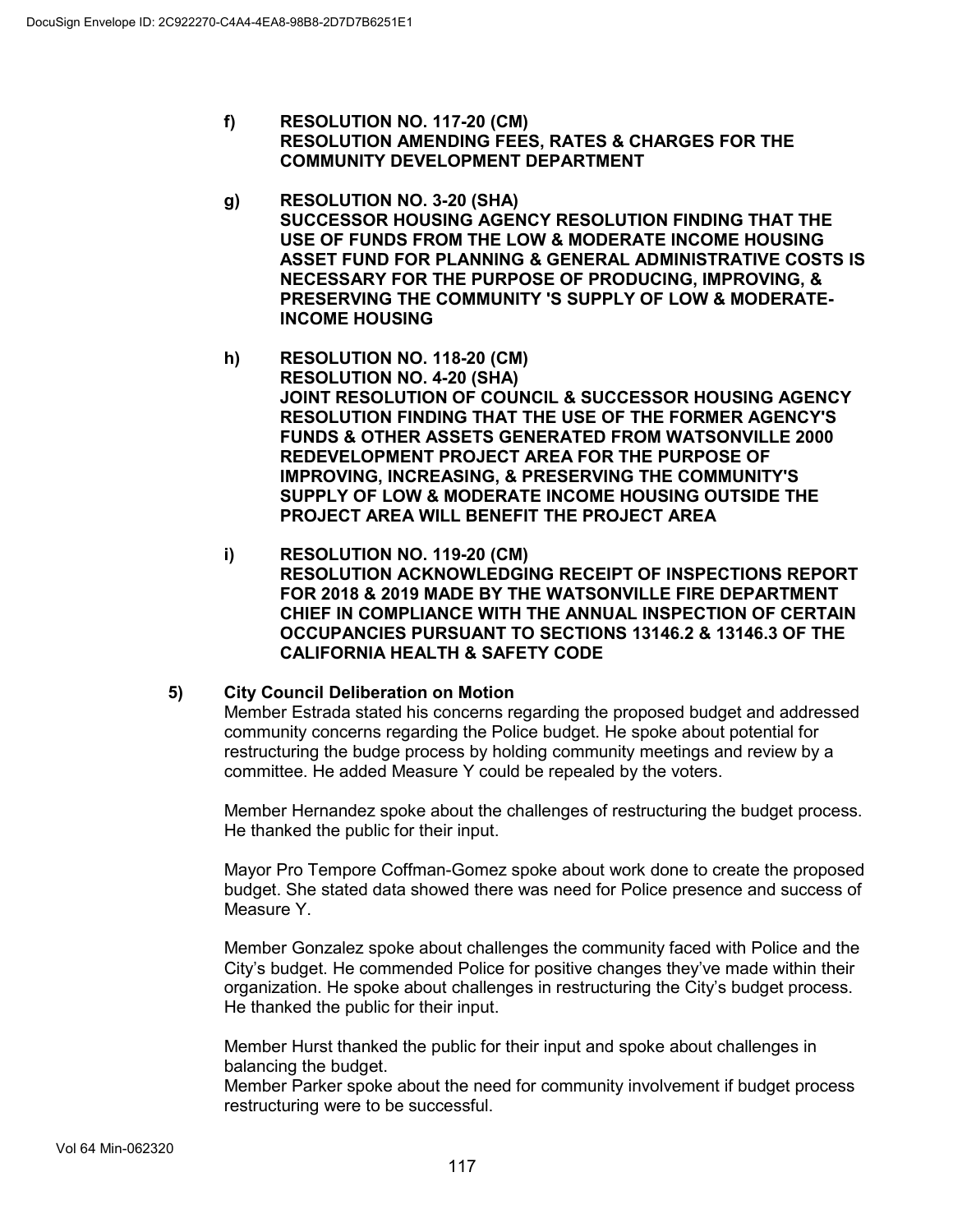Mayor Garcia spoke about challenges of balancing the budget and reasons she would support the proposed budget.

**MOTION** The above motion carried by the following vote:

| AYES:            |                                   | MEMBERS: Coffman-Gomez, Gonzalez, Hernandez, Hurst,<br>Parker, Garcia |
|------------------|-----------------------------------|-----------------------------------------------------------------------|
| NOES:<br>ABSENT: | MEMBERS: Estrada<br>MEMBERS: None |                                                                       |

# **JOINT CITY COUNCIL, SUCCESSOR AGENCY & SUCCESSOR HOUSING AGENCY FOR THE FORMER REDEVELOPMENT AGENCY MEETING**

## **10.B. BUDGET STUDY SESSION & PUBLIC HEARING FOR FISCAL YEAR 2020-21 BUDGET & FIVE YEAR CAPITAL IMPROVEMENT PROGRAM**

#### **1) Staff Report**

The report was given by Principal Planner Meek.

Bill Spain, Moore Iacofano Goltsman, Inc., gave a presentation on the Initial Study/Mitigated Negative Declaration prepared for the Miles Lane Project, in accordance with CEQA.

The applicant presentation was given by Ashley Schweickart, acquisition & preconstruction project manager at MidPen Housing; Joanna Carman, director of housing development at Encompass Community Services; and Christine Sippl, director of impact & partnerships at Encompass Community Services.

# **2) City Council Clarifying & Technical Questions**

Principal Engineer Meek answered questions from Member Hernandez regarding open space proposed for the project.

Principal Planner Meek and Ms. Sippl answered questions from Mayor Pro Tempore Coffman-Gomez regarding use of funds collected from the development impact fee, lack of requirement for solar panels, classification of the housing project, notification of nearby residents of construction of the project, traffic challenges near the project site, and medical treatment at the project site.

In answering Member Hurst, Principal Planner Meek and Ms. Schweickart spoke about notification of nearby residents about the proposed project and spoke about sidewalk improvements as part of the project.

Principal Planner Meek and Ms. Schweickart answered questions from Member Parker regarding parking for the proposed project, allowed variances for the project, and allowed concessions for the project.

Ms. Schweickart and Raisa Sanchez answered questions from Member Estrada regarding selection process for leasing affordable housing units and ways staff ensured tenants lived healthy lives.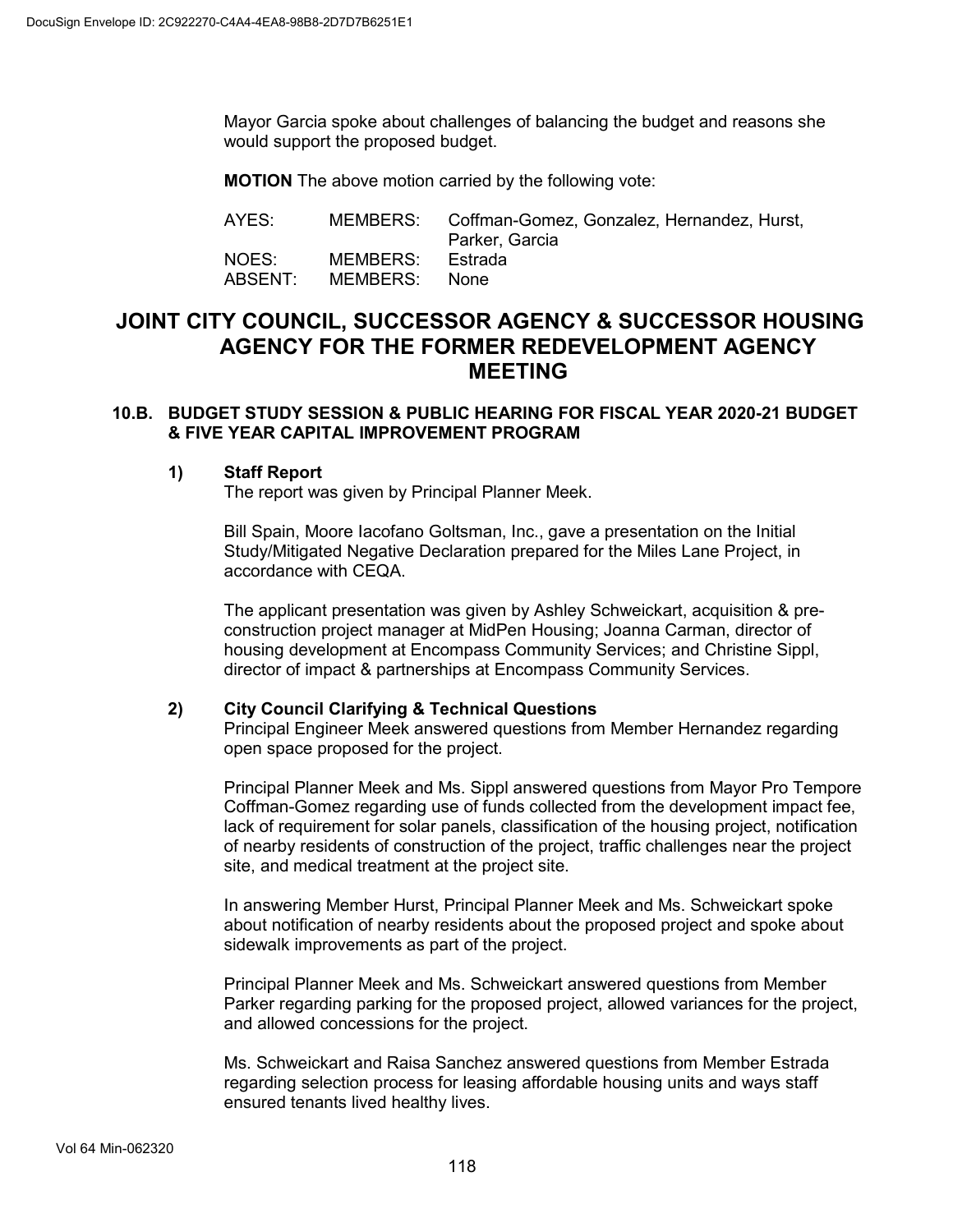Ms. Schweickart and and Ms. Sippl answered questions from Mayor Garcia regarding designated units for special needs residents, relocation assistance that would be given to tenants currently living in the proposed project site, and replacement of current residential substance abuse facility.

## **3) Public Hearing**

Mayor García opened the public hearing, after checking if anyone in the teleconference wanted to speak, and hearing none, Mayor García closed the public hearing.

**4) MOTION**: It was moved by Member Hurst, seconded by Member Estrada to approve the resolution below:

In answering Member Hurst, Principal Planner Meek spoke about soil studies conducted to ensure safety at the project site.

Member Garcia stated Watsonville Wetlands Watch had expressed support for the project at the previous Planning Commission meeting.

**a) RESOLUTION ADOPTING MITIGATED NEGATIVE DECLARATION (PP2019-14) FOR CONSTRUCTION OF A 72 UNIT MULTI-FAMILY AFFORDABLE HOUSING DEVELOPMENT ON A 4.7± ACRE SITE LOCATED AT 139, 141, 161 MILES LANE & 201 KIMBERLY LANE, WATSONVILLE, (APNSS 016-491-01, -02, & 03, & 016-111-44); & ADOPTING MITIGATION MONITORING & REPORTING PROGRAM FOR THE PROJECT, IN ACCORDANCE WITH THE CALIFORNIA ENVIRONMENTAL QUALITY ACT**

**MOTION** The above motion carried by the following vote:

| AYES:   |          | MEMBERS: Coffman-Gomez, Estrada, Gonzalez, Hernandez,<br>Hurst, Parker, Garcia |
|---------|----------|--------------------------------------------------------------------------------|
| NOES:   | MEMBERS: | None                                                                           |
| ABSENT: | MEMBERS: | None                                                                           |

**MOTION**: It was moved by Member Hernandez, seconded by Member Gonzalez to introduce the ordinance and approve the resolution below:

**b) UNCODIFIED ORDINANCE APPROVING REZONING TO ESTABLISH PLANNED DEVELOPMENT OVERLAY DISTRICT ON ASSESSOR'S PARCEL NUMBERS 016-491-01, -02, & -03, & 016-111-44 NOW CLASSIFIED RM-2 MULTIPLE RESIDENTIAL DISTRICT (MEDIUM DENSITY) WITH GENERAL PLAN DESIGNATION OF RM-2 & EM (SPECIFIC PLAN) TO RM-2/PD FOR APPLICATION NO. PP2019-14 FILED BY MIDPEN HOUSING CORPORATION TO CONSTRUCT 72 UNIT MULTI-FAMILY AFFORDABLE HOUSING DEVELOPMENT ON 4.7± ACRE PARCEL LOCATED AT 139, 141, 161 MILES LANE & 201 KIMBERLY LANE, WATSONVILLE, & DIRECTING CHANGES BE MADE ON THE ZONING MAP (REQUIRES AT LEAST 5 AFFIRMATIVE VOTES PER SECTION 14-16.2507 OF WATSONVILLE MUNICIPAL CODE)**